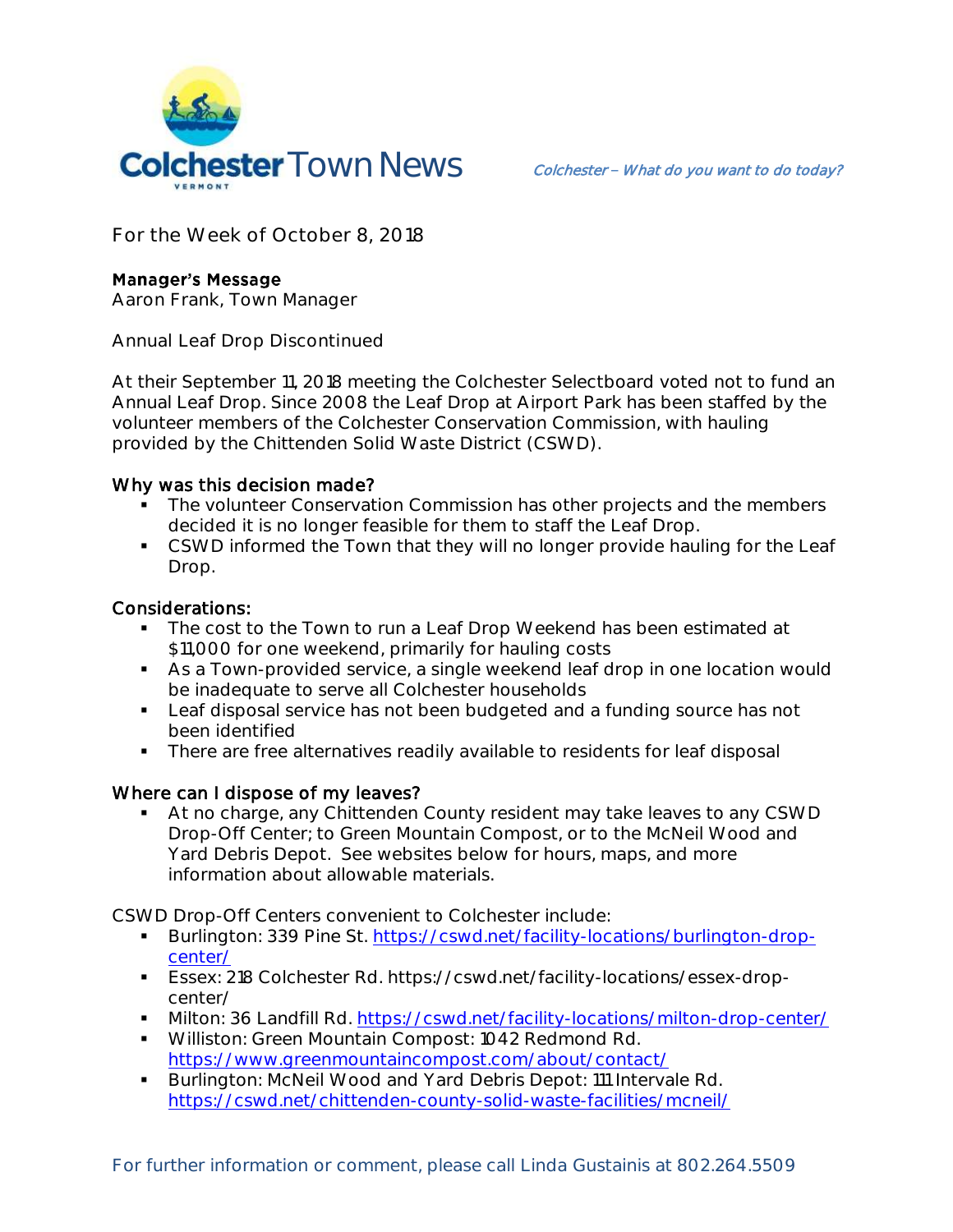

On behalf of the Selectboard and the community the Town thanks the members of the Colchester Conservation Commission for their dedication in overseeing and staffing the Leaf Drop for the past nine years. Their hard work is greatly appreciated.

For more about the Town Manager's Office visit<http://colchestervt.gov/manager> or call (802) 264-5509.

**Police Department Douglas Allen, Police Chief** 

Help Wanted Colchester Police Department has openings for police officers and anticipated openings for communications personnel. If you or someone you know is interested in a career in law enforcement, you can contact us at 264-5555; request an application in person at 835 Blakely Road, Colchester; or online at info@colchesterpdvt.org.

Sgt. Peter Hull returned to patrol this month after his graduation from the FBI National Academy. Sgt. Hull was nominated for this professional course of study by Chief Morrison. He spent ten weeks with other law enforcement managers and administrators studying a variety of topics covering law, behavioral science, and forensic science, as well as a rigorous fitness regimen. He reports that his experience was rewarding and looks forward to bring his new knowledge to the department.

Please be careful on our roadways. We are entering the time of slippery roads from leaves and other debris and earlier times of darkness.

CPD responded to 1090 calls for service in September, a slight decrease from a year ago. Response to motor vehicle crashes accounted for 53 of those calls for service, an increase of approximately 11% from 2017.

For more about Colchester Police Department visit<http://colchestervt.gov/police> or call (802) 264-5556 (non-emergency).

**Rescue and Technical Rescue Squads Scott Crady, Rescue Chief**

- In addition to our normal duty crew we are giving stand-by coverage with a staffed ambulance at the Colchester High School football games
- We also have personnel on stand-by at Colchester Youth Football's games on Saturdays
- We staffed an ambulance and crew for medical coverage at the Iron Dog event